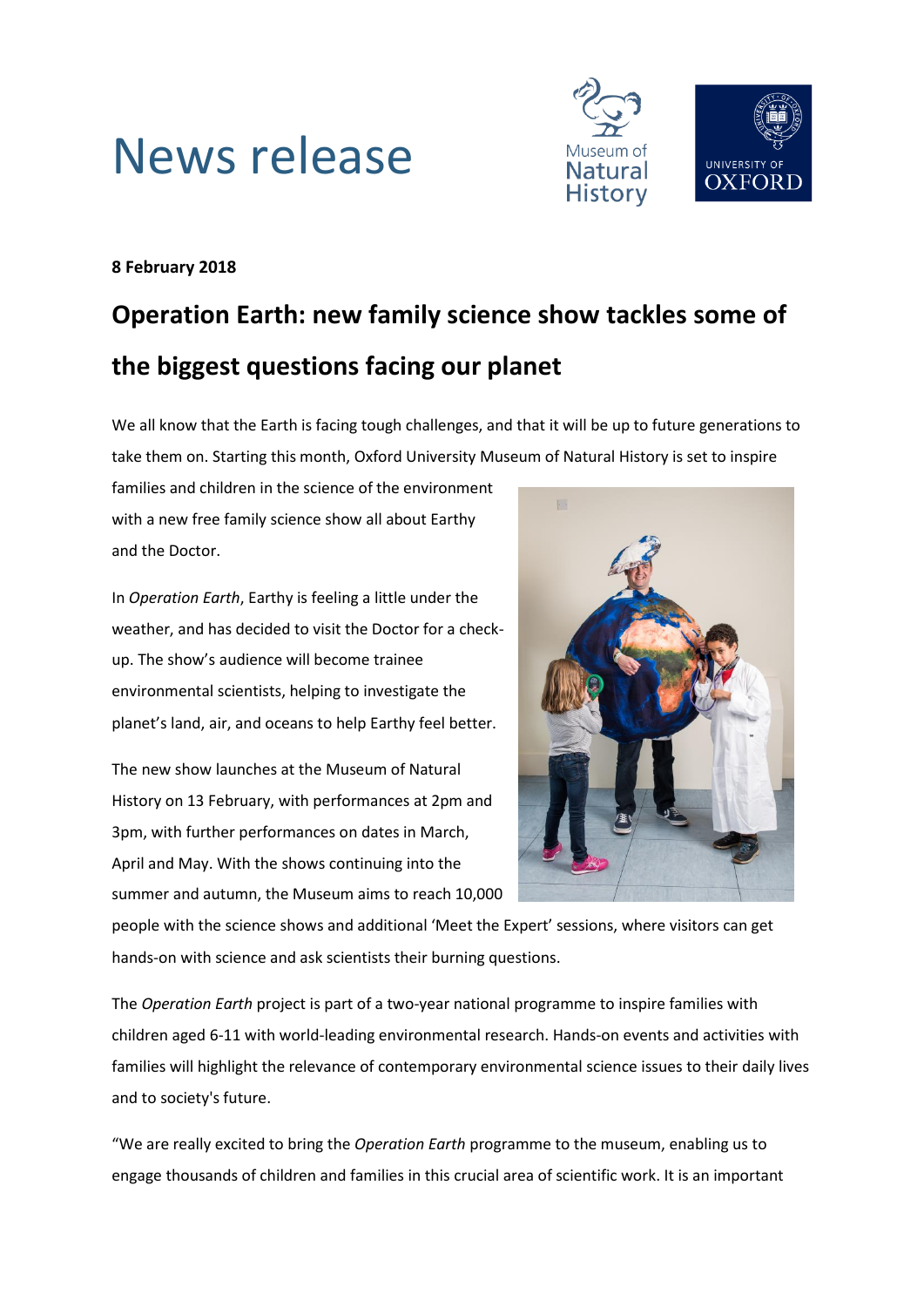part of the museum's strategy to inspire and nurture the next generation of natural scientists and enthusiasts, and *Operation Earth* will do just that," says Janet Stott, deputy director and head of public engagement at the Museum of Natural History.

The museum's *Operation Earth* shows will be performed by scientists, many from the University of Oxford, and members of the audience will get the opportunity to take part in the show and find out more about sciences of the environment.

"As a climate scientist I work with policy makers, scientists, businesses and members of the public to help them understand the importance of action in addressing one of the biggest challenges of our time. An understanding of the science is critical to bring about the change that we need, and projects like *Operation Earth* are a vital way of inspiring that change," says Dr Peter Walton, Research Fellow at Environmental Change Institute at the University of Oxford.

Full details of the *Operation Earth* shows and 'Meet the Expert' sessions are available on the Museum of Natural History [website.](http://www.oum.ox.ac.uk/visiting/operationearth.htm) The theme will also run through the museum's family programming this year, a highlight being the Super Science Saturday: People & Planet family science fair on Saturday 10 March.